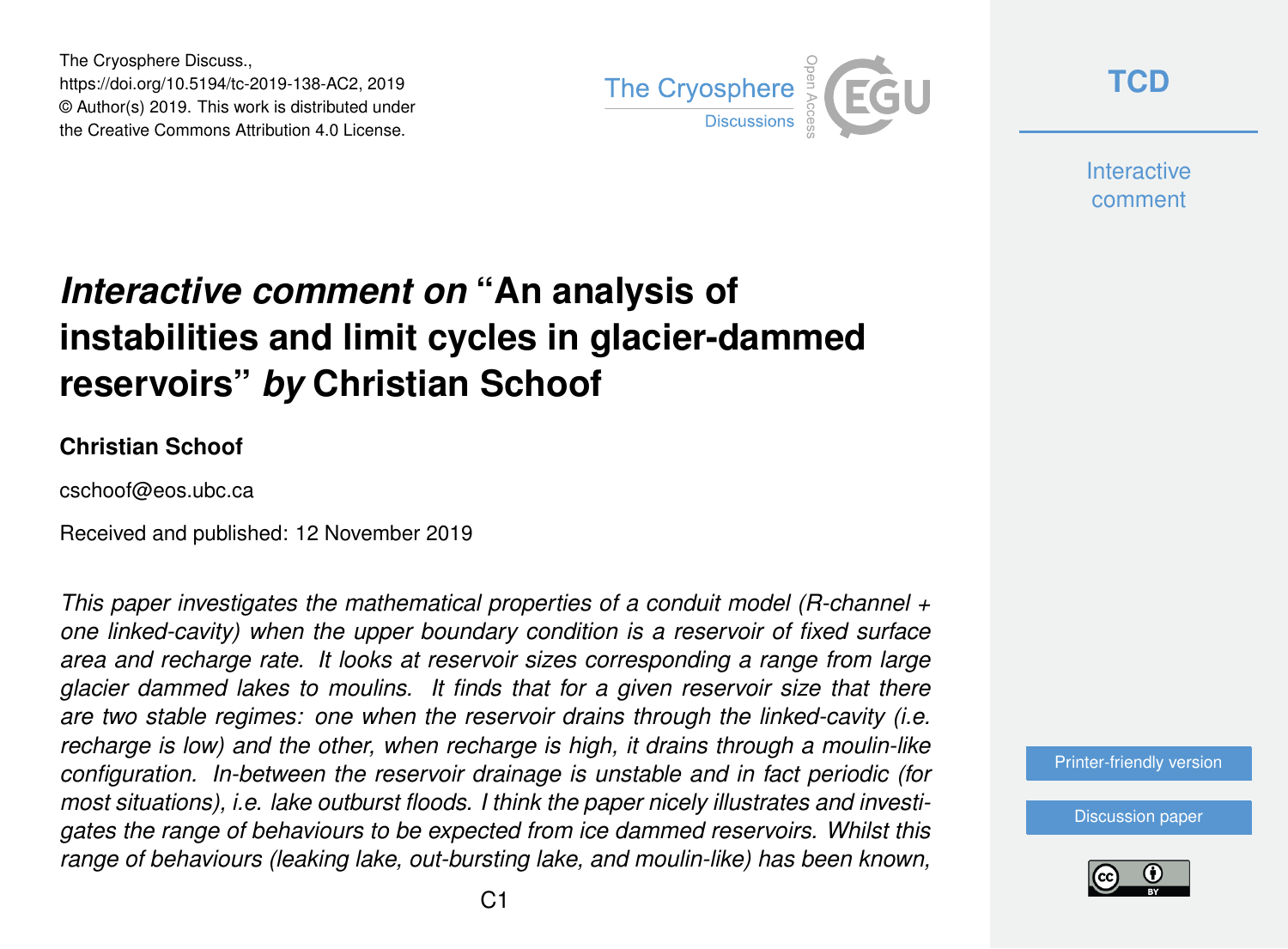*it has not yet been described quantitatively; certainly not with this mathematical rigour. Thus this paper is a significant step forward. However, the paper is a bit on the technical side for a glaciological paper. This is nicely illustrated by the brutal subsection of the Discussion (Sec 5.2), where the un-expecting reader – suffering from formula-overload already – is again presented with a wall of maths. And all this "discussion" does not actually lead to any further notable points of Discussion. I recommend to publish this MS after Sec 5.2 has been banned to the supplement (or another publication) and the comments detailed below are addressed.*

I would like to retain some version of the material in sec 5.2 here as opposed to offloading it to another paper, since such a paper would be rather stunted. The purpose of 5.2 was two-fold: first, the stability analysis leans heavily on that already presented in section 3.1, so keeping it in the same paper (overall, be that in the main text or supplementary material) makes sense to me. Secondly, the earlier paper by Schoof et al (2014) provides the main motivation for the present paper, and there we discuss not only outburst floods from localized reservoirs but also the effect of spatially extended storage, so it is natural to tie together the analysis of the mechanisms invovled in causing unsteady flow. I would propose a solution where most of section 5.2 goes into the supplementary material but I still sketch the main insights (mostly in words) in the discussion section, tying this better into the rest of the discussion.

*The different triggering mechanism should probably be discussed a bit further. Of interest is in particular that many lakes drain with different triggering mechanisms from outburst to outburst (e.g. Grimsvötn 1996 vs other years, Gorner Lake (Huss et al., 2007)). In the case of Gorner Lake, no observations can predict the triggering mechanism.*

This I am happy to do.

*Further, Huss et al. (2007) also show that Gorner Lake can indeed leak before drainage. This should be mentioned alongside Fisher (1973).*

#### **[TCD](https://www.the-cryosphere-discuss.net/)**

**Interactive** comment

[Printer-friendly version](https://www.the-cryosphere-discuss.net/tc-2019-138/tc-2019-138-AC2-print.pdf)

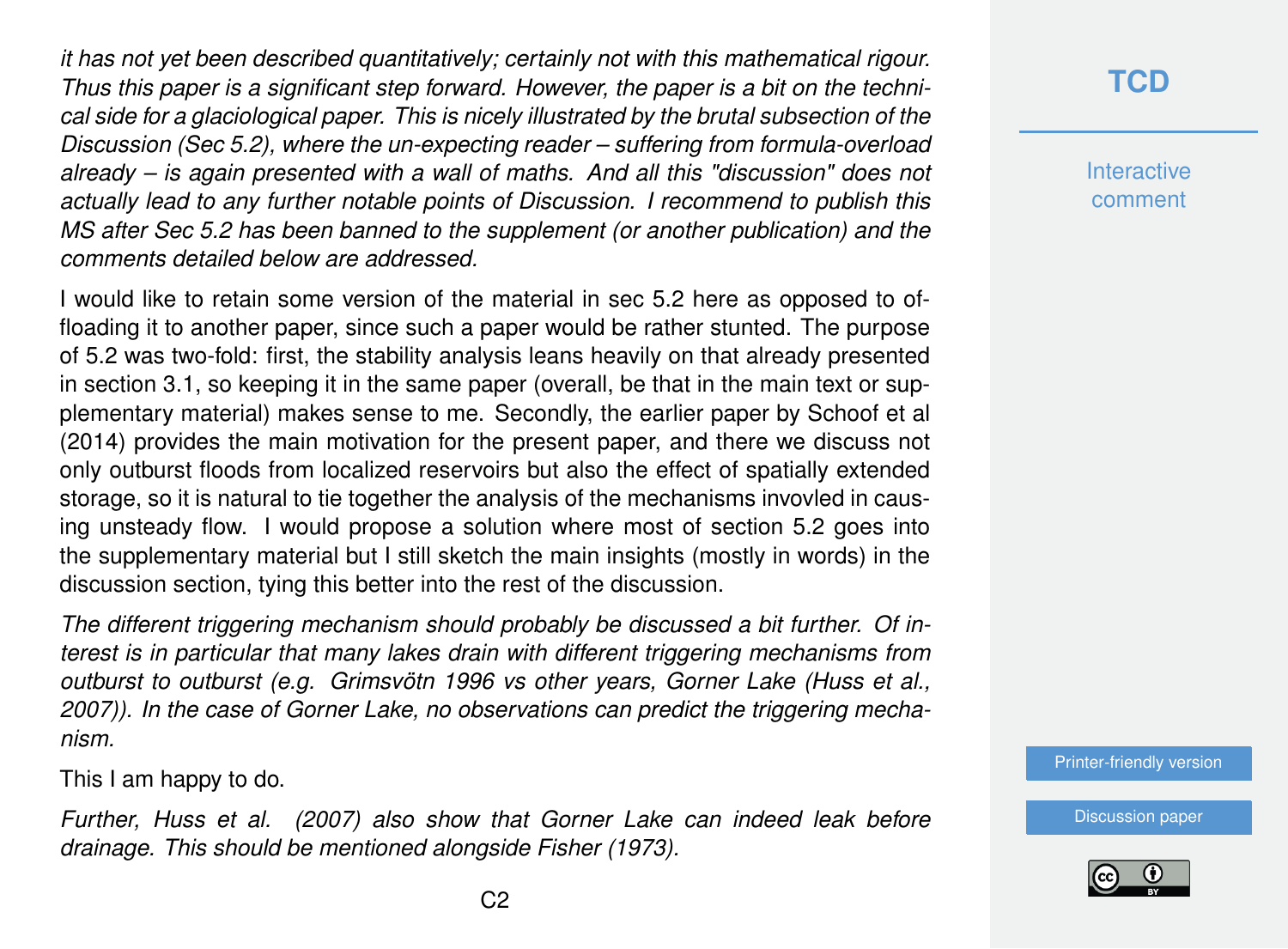#### **Ditto**

*The paper by Kessler and Anderson (2004) should be discussed further, both in the Introduction and Discussion as it uses also a conduit model (linked-cavity + R-channel) and applies it to a lake drainage (their section 4.2). For instance, they also see the predrainage leakage.*

#### **Ditto**

*The model used has a single cavity, but it could also be used with many cavities in parallel. The supp. of Schoof (2010) does this. Mention briefly what the impact would be, I suspect it would only be quantitative.*

Again, I am happy to do that. Things get a touch more complicated here and ultimately reveal the limitation of a 'lumped' model in the sense that a spatially extended (or 2D network model) predicts the expected formation of a single channel, whereas multiple identical conduits in parallel as in Schoof (2010) rather strangely predict that the stable limit cycle involves all conduits eventually behaving identically: the channelizing instability that causes one conduit to 'win' apparently does not work fast enough in the simplified, lumped-conduits-in-parallel world the comment refers to. Exactly why I have not figured out yet, but I can do a little further work to elaborate on this - most likely also to be banished to the supplementary material.

*The fact that moulins are "small reservoirs" is only mentioned really late in the MS. Could/should this be mentioned earlier?*

#### **Sure**

*It is not clear to me why Appendix A is there but most other extra calculations are in the supplement, in particular as the more detailed calculation of Appendix A is also in the supplement.*

Appendix A is there to make the paper a little more self-contained. I felt (and this perhaps aligns with referee # 1?) that the other material in the supplementary material is **Interactive** comment

[Printer-friendly version](https://www.the-cryosphere-discuss.net/tc-2019-138/tc-2019-138-AC2-print.pdf)

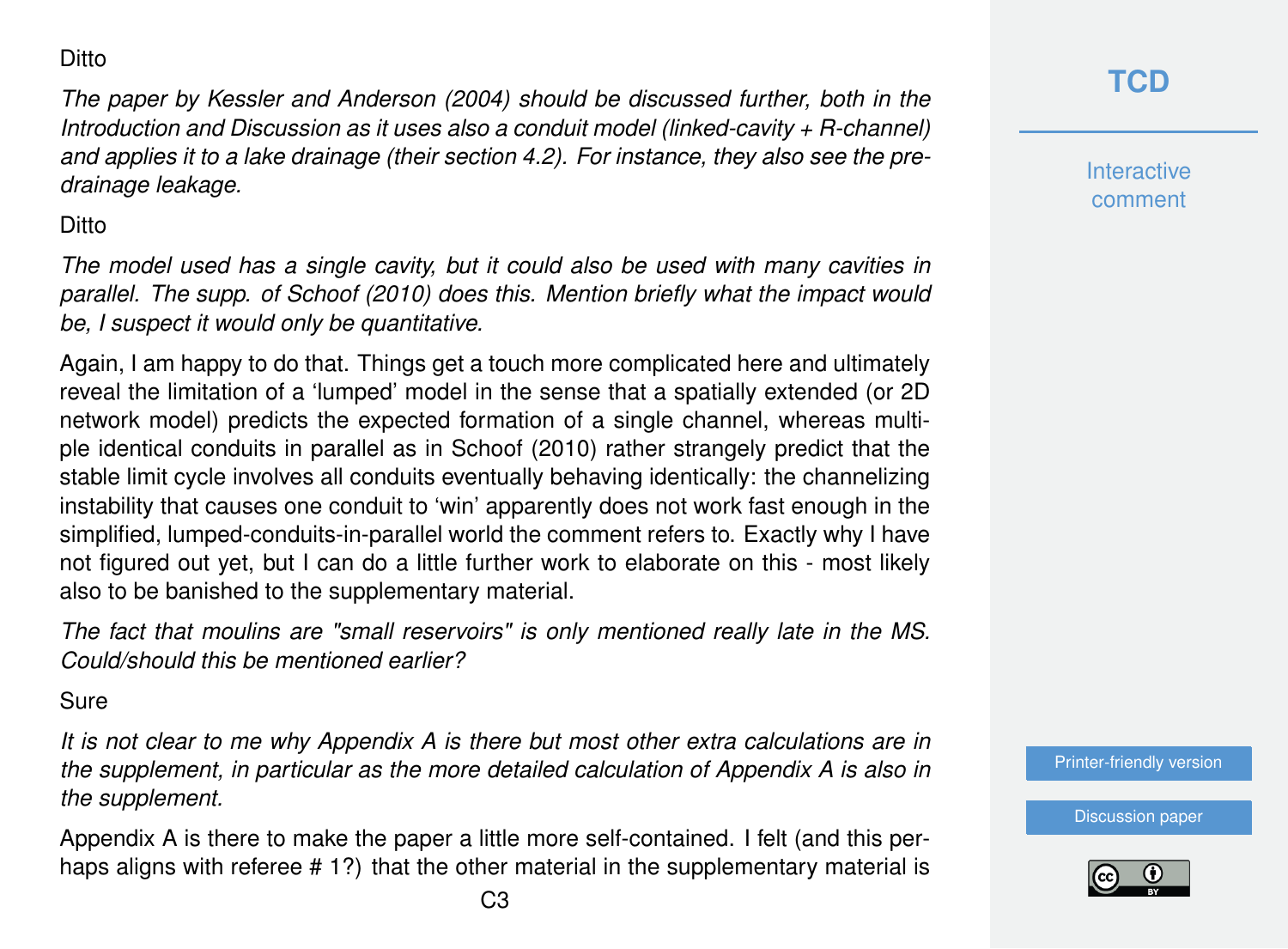really designed to fill in detail that a reader familiar with basic theory of dynamical systems could reconstruct, should they really want to try (in the terms of the other review, this is material that I'm including to help out the more "glaciological" reader, which a "mathematical" reader would probably not need). Appendix A is a brief summary of the material that goes beyond that level - it provides a brief sketch of results in the main paper that I expect would not be totally straightforward to reconstruct for a "mathematical" reader without undue effort.

*Please run a spell checker over the MS!*

Yes. This seems to be a common complaint, my apologies!

*P1, L7: delete "a"*

sure

*P1, L16: mention that a lake drainage can also terminate when the lake is completely empty. This should be mentioned at a later stage as well, stating that this is not not relevant for this MS (the bed is flat).*

Indeed; I was focusing on the "other", lower bound on  $N$  (zero) because it plays a role in initiation, instead of on the uppper (lake empty) bound because it aligns more closely with the main thrust of the paper, but fair point.

*P1, L20 write: "magnitude and timing of the flood." As for hazard prevention knowing the timing is probably equally important to the magnitude.*

Ok

*P2, L13: "directly directed" is awkward*

will omit "directly"

*Eq 1a: state that the pressure dependence of the melting point is neglected*

sure

#### **[TCD](https://www.the-cryosphere-discuss.net/)**

**Interactive** comment

[Printer-friendly version](https://www.the-cryosphere-discuss.net/tc-2019-138/tc-2019-138-AC2-print.pdf)

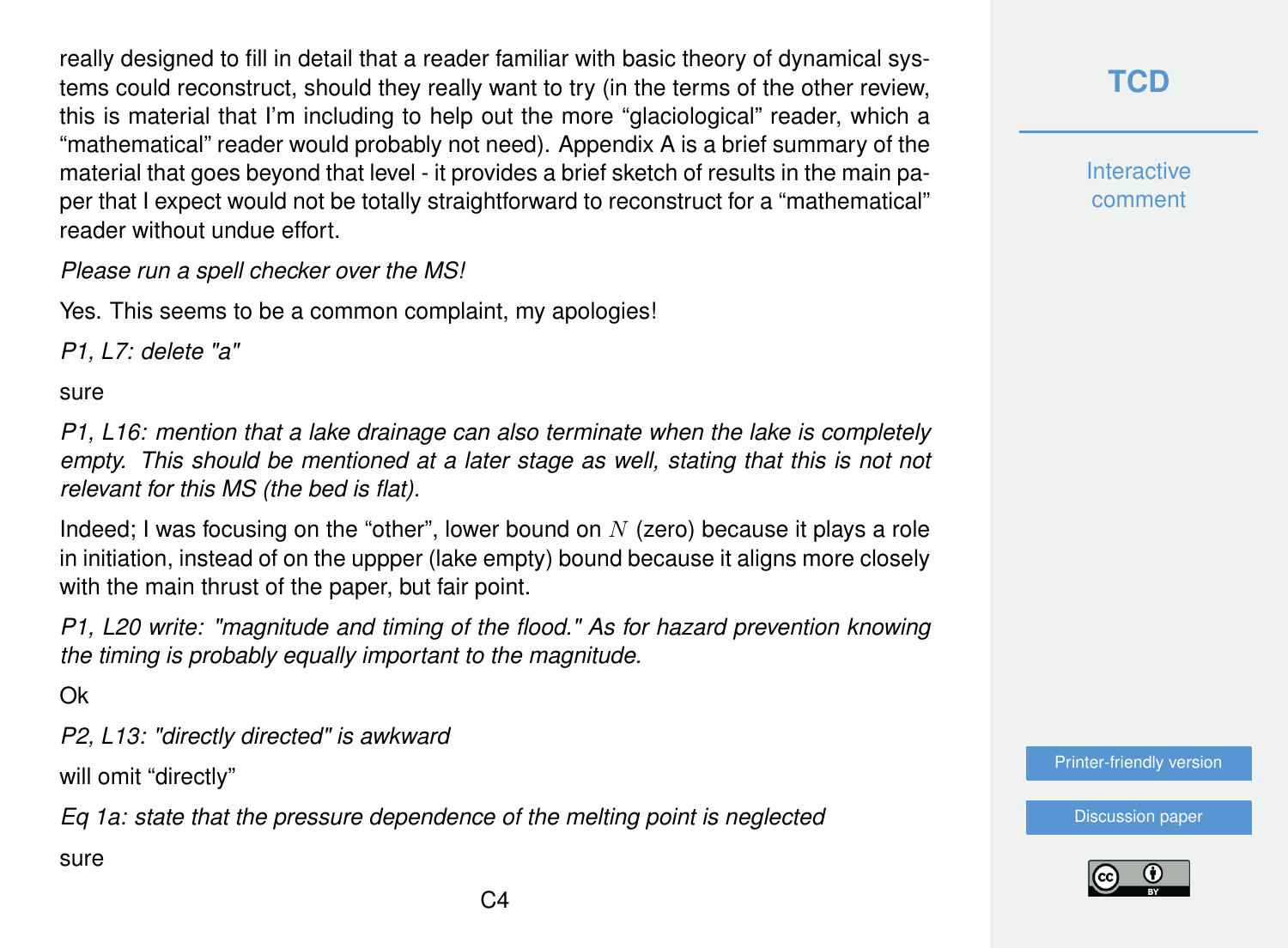*Eq 1c: I find this equation strange. For vo (and vc ) no separate equation vo = vo (S) is added either. Thus be consistent and just write q(S,* Ψ*) in Eq 1a & b. Similarly in all later equations.*

The reason for doing this is in the form stated is that  $q$  is a variable, not a function (ie there is a  $\partial q/\partial x$ , which doesn't make sense if q is a function (not of x) — the inconsistency is rather in using the same letter for variable and function. I will change this.

*P2: would it make sense to somewhere define what a "conduit", a "channel" and a "cavity" is? For example on P7,L4 "conduit" is used signalling the use of the vo term again. So an unexpected reader may trip there without a clear definition.*

Sure, I will elaborate on this to the effect that a conduit is a generic drainage element, while channels and cavities are really equilibria of a conduit that have different qualitative properties. My mistake was probably being careless about the use of the word "channel" (e.g. p. 4, line 11)  $-$  I will now flag at the start of section 2 that I will use "conduit" consistently (using channel-like and cavity-like to describe situations in which there are dominant balances that are like those in classical channel and cavity models), and make sure that I actually follow that terminology consistently.

*P4, L5: write "background hydraulic potential"*

sure

*P4, L24: "large lakes"*

yes

*P4, L28: This paragraph confuses me. Is this not obvious? If not, be explicit what is odd. If it is obvious, delete.*

Nothing is odd here, but "obvious" is probably in the eye of the beholder. I put this in for the reader not as familiar with the theory of outburst floods

### **[TCD](https://www.the-cryosphere-discuss.net/)**

**Interactive** comment

[Printer-friendly version](https://www.the-cryosphere-discuss.net/tc-2019-138/tc-2019-138-AC2-print.pdf)

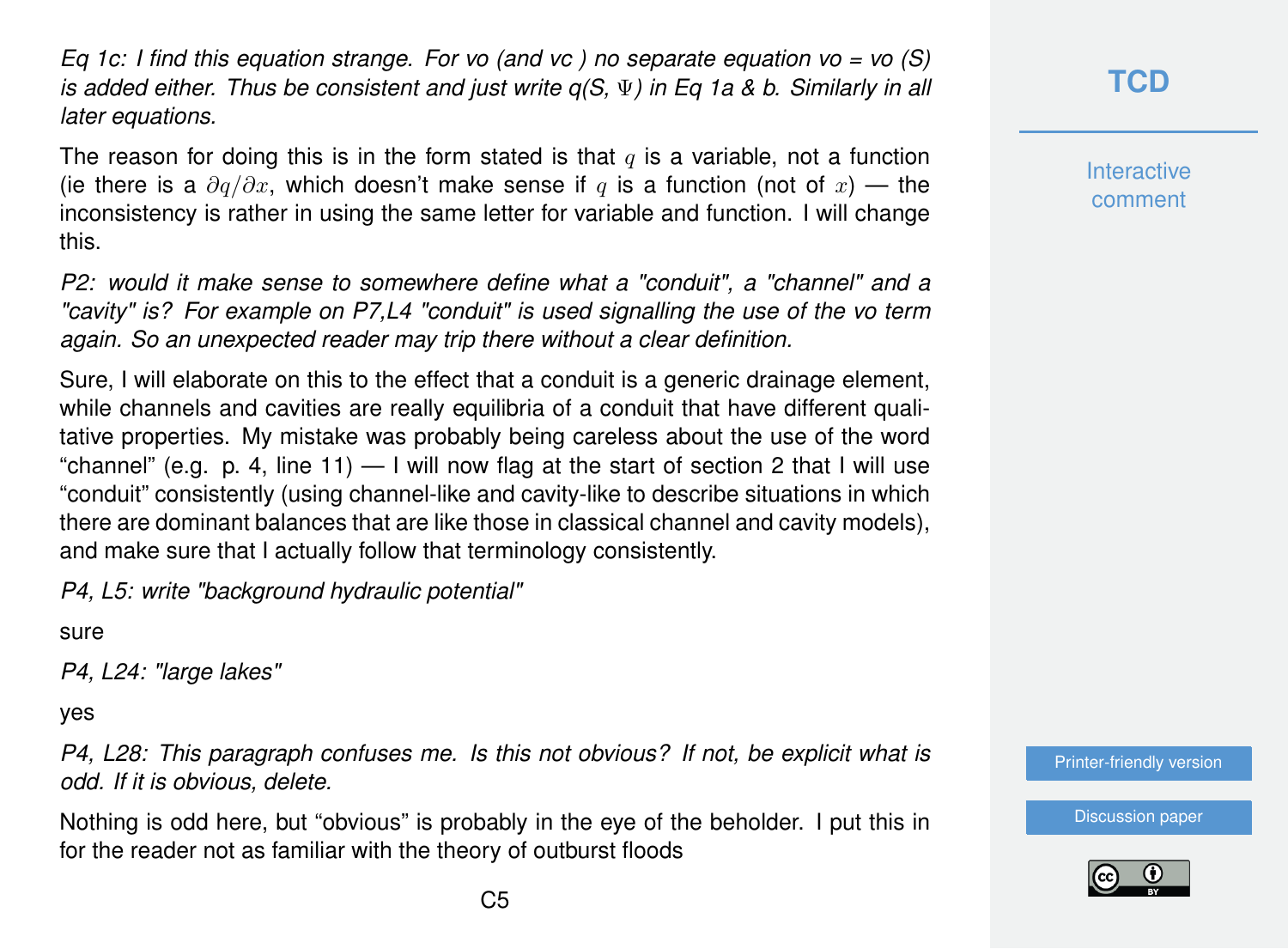*P5, L1: "in general"*

indeed

*Figure 0: A figure depicting the used geometry would be helpful.*

Ok

*P6, L28: "model"*

yes

*P7, L21: these "reservoirs" are, e.g., moulins. Why not state this here?*

will do; there is of course the case of very large reservoirs too, which are probably not realistic but theoretically can be stabilized, so I don't want to make a one-to-one correspondence with moulins here.

*P8 (on this page line numbers are messed up), L5+2: q(SÌD, NÌD)* 

indeed

*P8, first un-numbered Eq: this should be*  $v_0$  *not*  $v_0$  *. Or is*  $v_0 = v_0(S)$ ? If so state.

This is a simple typo.

*P9, L24-29: this describes again a moulin*

I am happy to mention moulins here, subject to the same caveat as above

*Fig 1: replace "lake" with "reservoir"*

ok

*Fig 1: parenthesis missing after "3.3"*

indeed

*P11, L11: again*  $v_{o}$ 

### **[TCD](https://www.the-cryosphere-discuss.net/)**

**Interactive** comment

[Printer-friendly version](https://www.the-cryosphere-discuss.net/tc-2019-138/tc-2019-138-AC2-print.pdf)

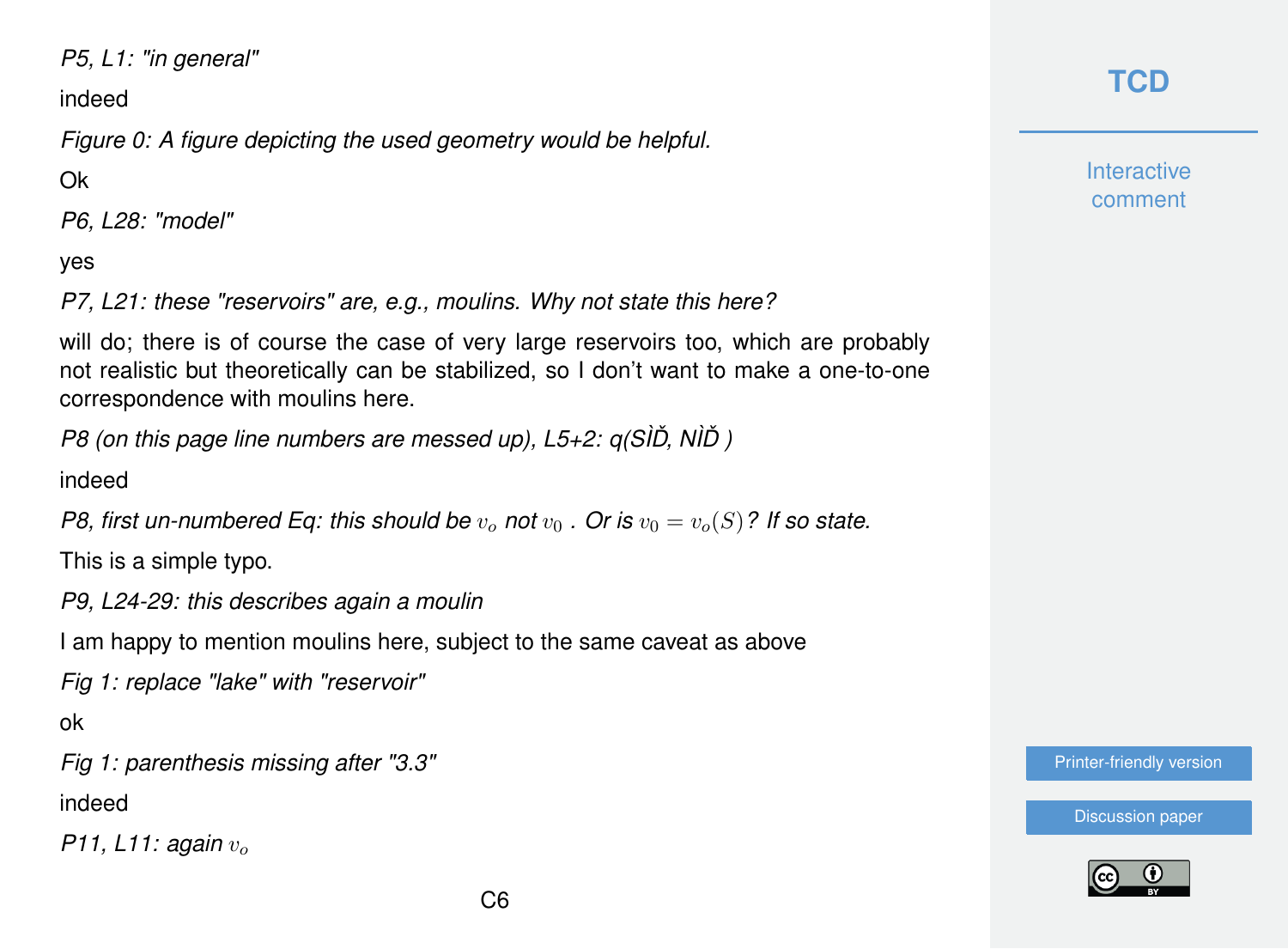correct

*P12, L22–23: the "immediately" needs to be weakened here. According to fig. 3: lake is empty and starts filling at the point (70,10), then the lake is filling again but S still drops from 10m2 to âLij0. ´*

This is true, but the it takes a very short amount of *time* (rather than distance in phase space) for that gap in phase space to be covered. I will say 'almost immediately'

*Fig.3: Split the second sentence at the "and"*

Good idea

*Fig.4: could the plotted Vp be added as horizontal lines to Fig. 6?*

No doubt they can.

*Fig.4: I don't understand what the line style "solid dashed" is supposed to be. I think the unstable periodic should be described as "dotted coloured"*

Indeed. I have no idea what I was thinking. "Dotted coloured" it is.

*Fig.4: "insets"*

yes

*Fig.5: zoom to relevant*  $q_{in}$  *values* 

Yes, I will get rid of the blank space on the left

*Fig.6: it is not clear to me what is meant with "as well as in a small strip to the right of the right-hand branch of the red curve." nor is this intriguing strip ever mentioned in the text. Clarify. Maybe a zoomed inset?*

I will clarify. This is the small range of  $q_{in}$  values in figure 4 where a limit cycle co-exists with a stable equilibrium (and an unstable periodic solution), see e.g. the inset in figure 4b.

# **[TCD](https://www.the-cryosphere-discuss.net/)**

**Interactive** comment

[Printer-friendly version](https://www.the-cryosphere-discuss.net/tc-2019-138/tc-2019-138-AC2-print.pdf)

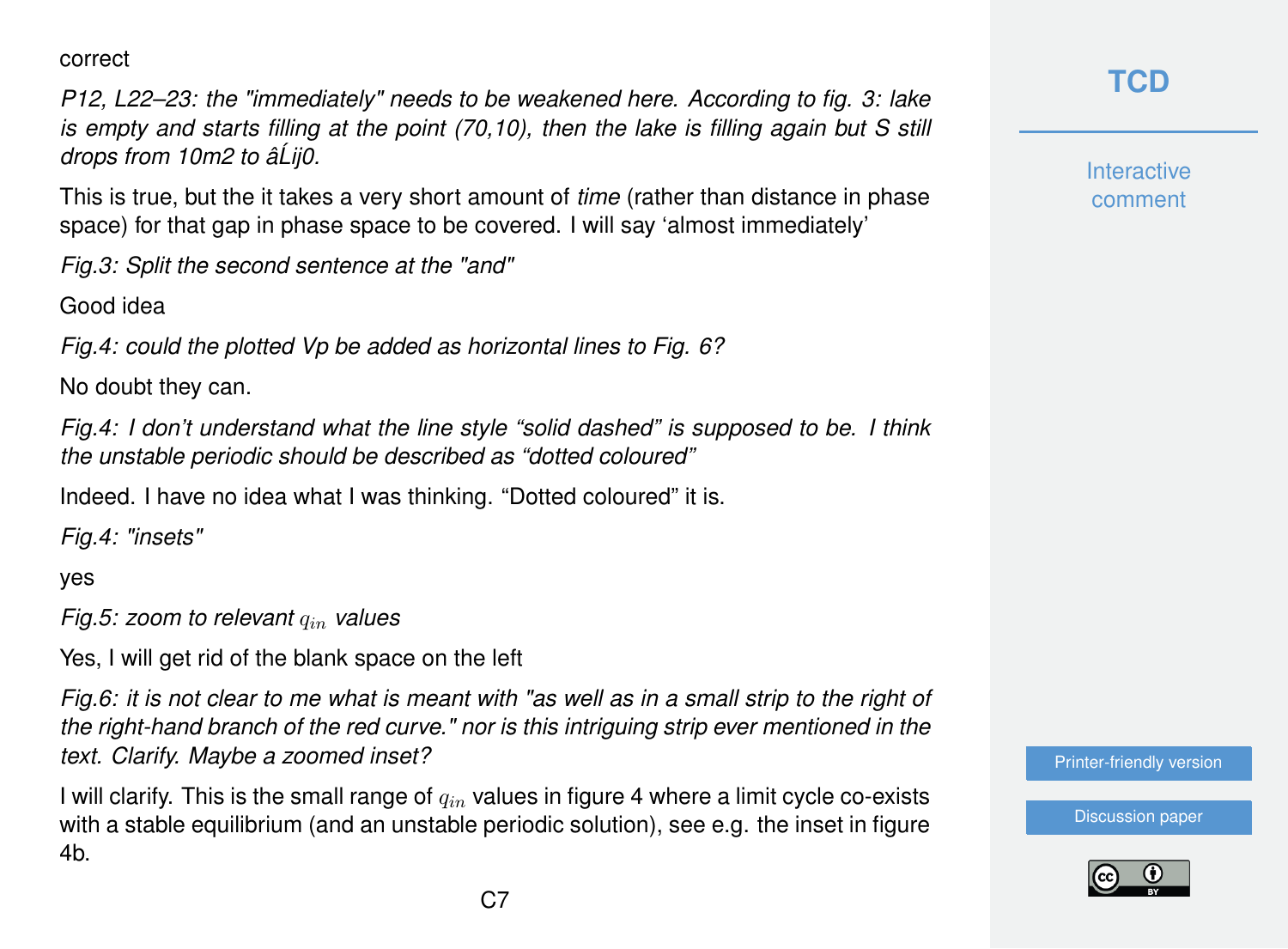#### *Eq 16: should be "âLij" ´*

yes

*P19, L16: "the its", delete "the"*

yes

*Fig 7: "(b), 10 km"*

yes

*Fig 7: "plotted in black" needs to be more specific. "plotted as black line"*

indeed, will change

*Fig. 8/9, P32, L5: In view of this model behaviour and the potentially unstable numerics, some words should be said about the employed numerical methods (spatial discretisation, time-stepper). Yes, the code is provided but this should be in the text.*

I will make clear that the numerics are described in Schoof et al (2014, appendix)

*Fig 9: What is*  $S_{R}$  ?

It's an idiotic legacy notation error on my part; it should say S.

*P23, L8: I don't see: "amplitude slowly grows" in fig 10*

Ok, "slowly" may be an overstatement. "Grows and saturates" may be better

*P25, L1: "reservoir" instead of "lake"*

thanks for spotting this

*P26: twice wrong reference to 2012 instead of 2014*

yes

*P26, L6: "results", P26, L21: "a spatial"*

# **[TCD](https://www.the-cryosphere-discuss.net/)**

**Interactive** comment

[Printer-friendly version](https://www.the-cryosphere-discuss.net/tc-2019-138/tc-2019-138-AC2-print.pdf)